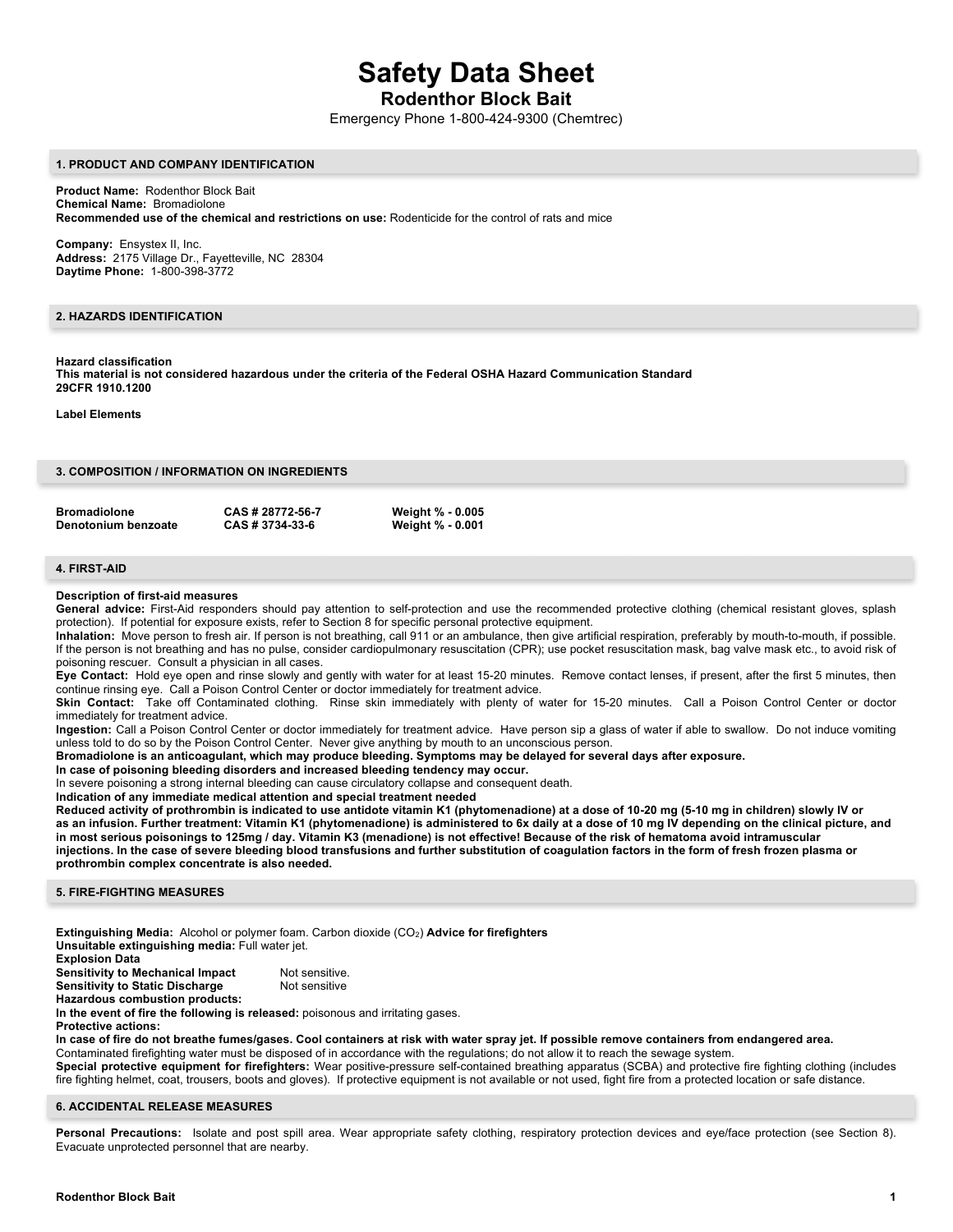**Environmental precautions:** Keep people and animals away from and upwind of spill or leak. Prevent from entering into soil, ditches, sewers, waterways and /or groundwater. See Section 12, Ecological Information.

## **Methods and materials for containment and cleanup:**

Small spills: Take up mechanically and collect in suitable container and dispose according to current regulations. Large spills: Contact Ensystex Inc. for cleanup assistance. See Section 13, Disposal considerations, for additional information.

### **7. HANDLING AND STORAGE**

**Handling:** Use good personal hygiene. Do not contaminate other pesticides, fertilizers, water, food or feed by storage or disposal. **Storage:** Keep out of reach of children. Product should be stored in compliance with local regulations. Store in a well ventilated, cool, dry area. Keep away from heat sources. Store in original container. **Incompatible products:** None known

## **8. EXPOSURE CONTROLS/PERSONAL PROTECTION**

These recommendations are for Manufacturing. Applicators should see the product label for proper personal protective equipment. **Engineering measures:** Apply technical measures to comply with the occupational exposure limits.

### **Exposure controls**

Provide general and/or local exhaust ventilation to control airborne levels below the exposure limits.

**Respiratory Protection:** Atmospheric levels should be maintained below the exposure guidelines. When respiratory protection is required or during emergency conditions, use a NIOSH/MSHA approved respiratory protection.

**Hand/Skin Protection:** Wear long-sleeved shirt, long pants, socks, protective gloves and shoes

**Eye/Face Protection:** Chemical proof goggles / face shield

## **9. PHYSICAL AND CHEMICAL PROPERTIES**

Appearance/Odor: Red wax block/weak pH: No information available Flash Point/Range: No information available Water solubility: No information available Vapor pressure: No information available Specific Gravity: No information available Bulk Density: No information available Flammability (solid, gas): No information available Flammability limit in Air Upper flammability limit: No information available Lower flammability limit: No information available Vapor pressure: No information available Vapor density: No information available Density: 1.25 Solubility in other solvents: No information available Partition coefficient: No information available Autoignition temperature: No information available Decomposition temperature: No information available Oxidizing properties: No oxidizing properties.

## **10. STABILITY AND REACTIVITY**

**Reactivity:** None under normal use conditions **Chemical Stability:** Stable under normal storage conditions. **Conditions to Avoid:** Avoid high temperatures **Materials to Avoid:** Strong oxidizing agents. **Hazardous Decomposition Products:** Under normal use conditions no hazardous decomposition products expected. In case of fire/explosion vapors dangerous for health are spread. Carbon oxides are the most likely decomposition products. **Additional Information:** Hazardous polymerization not likely occur.

### **11. TOXICOLOGICAL INFORMATION**

## **For product**

**Acute Toxicity:** Oral LD50/Rat/>2,000mg/kg; Dermal LD50/Rat/>2000mg/kg **For components** Bromadiolone (28772-56-7): Oral LD50/Rat/>0.56 mg/kg; Dermal LD50/Rat/ >1.71 mg/kg **Skin corrosion/irritation** No information available **Serious eye damage/eye irritation** No information available **Sensitization** No information available **Carcinogenicity:** No information available **Teratogenic effect:** No information available **Carcinogenic effects** No information available **Reproductive toxicity effects** No information available **Mutagenic effects** No information available **Aspiration hazard** No information available